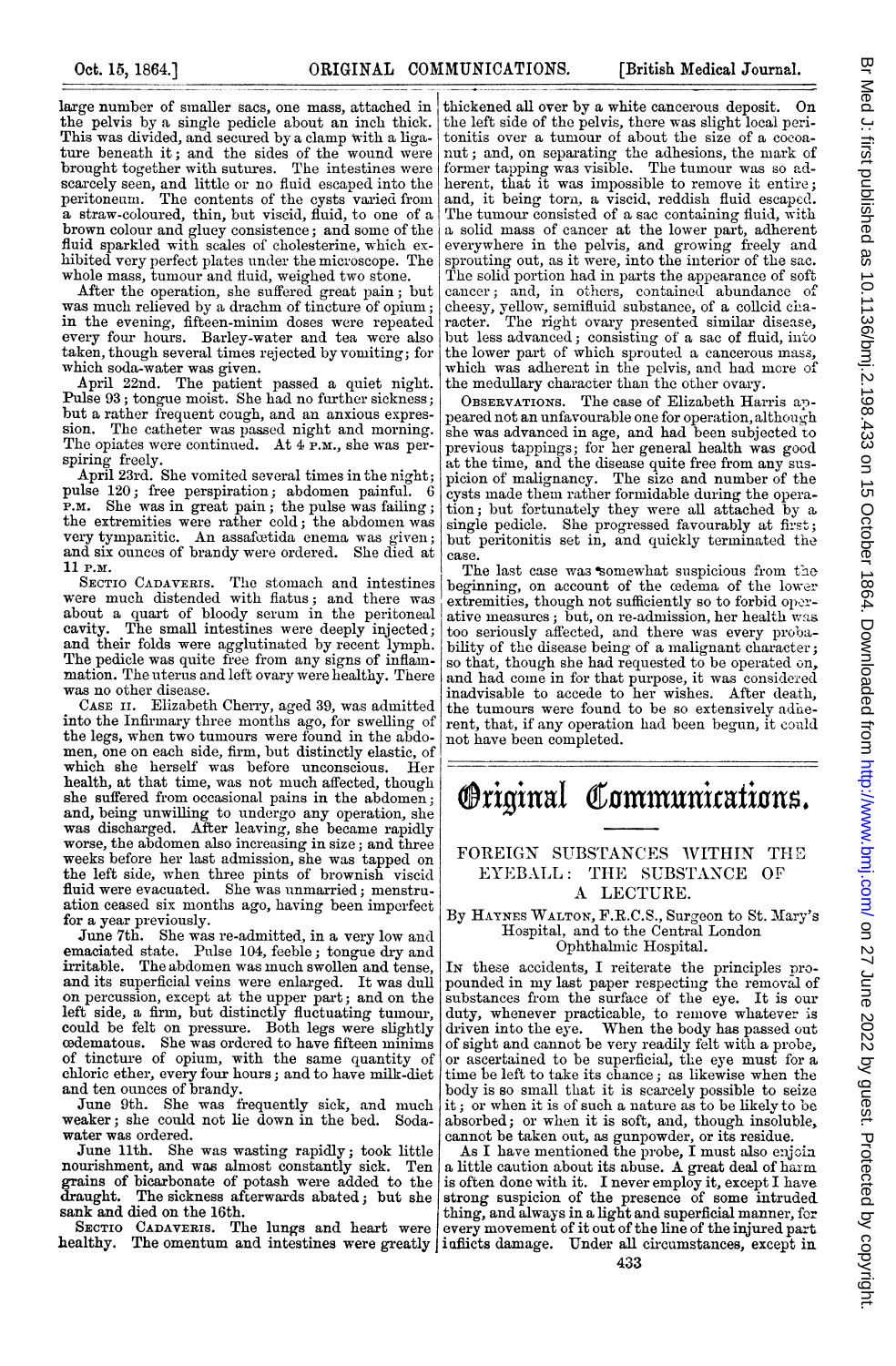very practised hands, the patient will have the benefit from dispensing with it.

It is into the anterior chamber of the eye that substances are mostly driven. We have now sufficient evidence that iron, or steel, provided that it be but a mere fragment, will become oxidised and absorbed in the anterior chamber, leaving the eye uninjured. So long as an oxidisable bit of metal, sufficiently small, does not produce symptoms, wait and see the issue. But this does not hold good with copper or brass. These resist the saline action of the aqueous fluid, and should be taken away; and the sooner the better.

There are several examples published, to show the tolerance the eye may exhibit with bodies in this place, for days, weeks, and even years; in one peculiar instance for sixteen years; but as a rule the end is disastrous. Except the very unlikely process of encysting should ensue, the eye will perish. It is not suppuration that usually destroys, but generally subacute inflammatory action; and sometimes the function of sight is lost, with scarcely recognisable objective symptoms.

The length of time that may have elapsed since a foreign body entered the eye, should be no reason against endeavouring to extract it, if its presence be injurious; because at any time, even after the interval of years, intolerance to it may be manifested. Experience and much inquiry have convinced me that, after symptoms of irritation have set in, it is a fallacy fraught with danger to wait till they cease, for an opportunity to operate. The subsidence for the most part never arrives till the eye is destroyed, and the most threatening symptoms will rapidly end when the irritant has been removed. Except then, under very exceptional conditions, we attempt first to subdue any very acute inflammatory action, there should be no delay. But it is no easy matter to do what is required with the least possible injury, and effectively. Attempt upon attempt is often made in vain, and a well tutored hand only can be expected to be successful. It is an undertaking above all It is an undertaking above all others, that needs self-possession, knowledge of operations on the eyeball, and cleverness in manipulation. Chloroform is indispensable. Emergencies will arise, and must be expected, and should be provided for.

The process of encysting, of which I spoke in my last paper, as occasionally happening on the surface of the eye, is still more rare here, in the anterior chamber. Except for very cogent reasons, I should be disposed to leave an encysted body alone. I should not interfere so long as vision was not interrupted, or likely to be damaged by this conservative effort. But a substance so tied down, is not altogether, and for ever, out of reach of harm. Effusion of lymph, or a capsule around it, does not absolutely secure immunity from future disturbance. The cyst may be spontaneously opened, or be broken by violence, or become injurious in itself.

A foreign body may be imnpacted in the iris, and be apparent, and yet it might be prudent not to interfere. Except it project, and can readily be seized, the difficulty of extraction is very great, and the operation is likely to be injurious; therefore, in general, and in the absence of symptoms, and especially when it is very minute, I should be inclined to wait. as by so doing there is afforded an opportunity for encysting, which is so likely to happen in this position. I suspect that oftentimes, when an operation is imperative, the better plan would be to excise the bit of the iris, rather than what has so often proved a most tedious and fruitless process-that of picking out the fragment, particularly when more or less covered by exudation. Even on this part an encysted body may become loosened, and produce all possible, was no evidence of shot having entered it, yet its

ill effects. In the Dublin Quarterly Journal of Medical Science, 1848, page 210, is recorded an instance of a very minute scale of copper-cap in the iris becoming encysted, and remaining so for eight years; during which time it produced repeated attacks of inflammation of the eyeball, and, ultimately, it exfoliated through the cornea.

When the posterior chamber of the eye has been entered, the same rule must, if possible, be followed. If the lens have lost its transparency, a better search may be made by removing it.

I lhave not seen anything impacted in the crystalline lens; and <sup>I</sup> find but few such accidents recorded. I suspect that opacity is the inevitable consequence. According to the position of the body, must it be decided whether it shall be better to attempt the removal of it in the first instance, and the opaque lens afterwards; or to take it away with the lens. Under all circumstances, the removal must be undertaken; for if even no immediate irritation be produced when the lens becomes absorbed, as it surely will, the offending body will fall into the posterior chamber of the eye, and act injuriously.

The records of ophthalmic surgery teach us that, even when the vitreous humour has been penetrated by a bit of metal it can be explored, and the metal removed, and the eye saved. A metallic chip was driven through the eyelid and the sclerotica, near to the cornea. Several days after the injury, and while the ophthalmoscope was being used, at a sudden turn of the eyeball, there started from behind the inner portion of the iris an oblong, black body, which was instantly recognised as a chip of metal. It was eninstantly recognised as a chip of metal. tangled in a few thread-like remains of clot, which kept it suspended in the vitreous humour, and allowed it to move freely backwards and forwards. After due deliberation, the operator determined to penetrate the vitreous humour from below, and endeavour to extract the body. Standing behind the patient, who was seated in a chair close by the window, the eyelids being separated with a spring retractor, he fixed the globe of the eye by nipping up a fold of conjunctiva just above the cornea. A Jäger's lance-knife was then thrust in a little distance from the margin of the cornea, and the point directed backwards, to avoid wounding the lens. The knife was now withdrawn, and Assalini's iris-forceps introduced, with which, after one or two unsuccessful attempts, the body was grasped and extracted. It proved to be a part of the edge of a chisel, about one-tenth of an inch long, and weighed a quarter of a grain. In a remark appended to the case, in the Ophthalmic Hospital Reports, it is truly said that in such cases there is a certain lucky chance, without which the most skilful manipulations may fail of success. <sup>I</sup> may add, that such a fortunate result can fall to the lot of but few operators, nor is a parallel case likely to occur. Still, in allied accidents, the circumstances should be studied with a view to similar treatment.

When there is any reason to suppose that the posterior part of the eye retains any extraneous material, and the symptoms are severe, the eyeball ought to be extirpated; for, irrespectively of the likely injurious direct effect of the accident, sympathetic implication of the other eye is imminent.

In the following case of gunshot injury, it was not at all clear whether a shot had entered the eyeball.

A farmer, with one only available eye, was unfortunate enough to be shot by a boy a few yards in front of him. The greater part of the charge went through his hat, but several shots lodged in his scalp, his forehead, and in the eyebrow, and he was blinded. The anterior chamber seemed occupied by blood. The eyeball was very hard and tender to touch. There